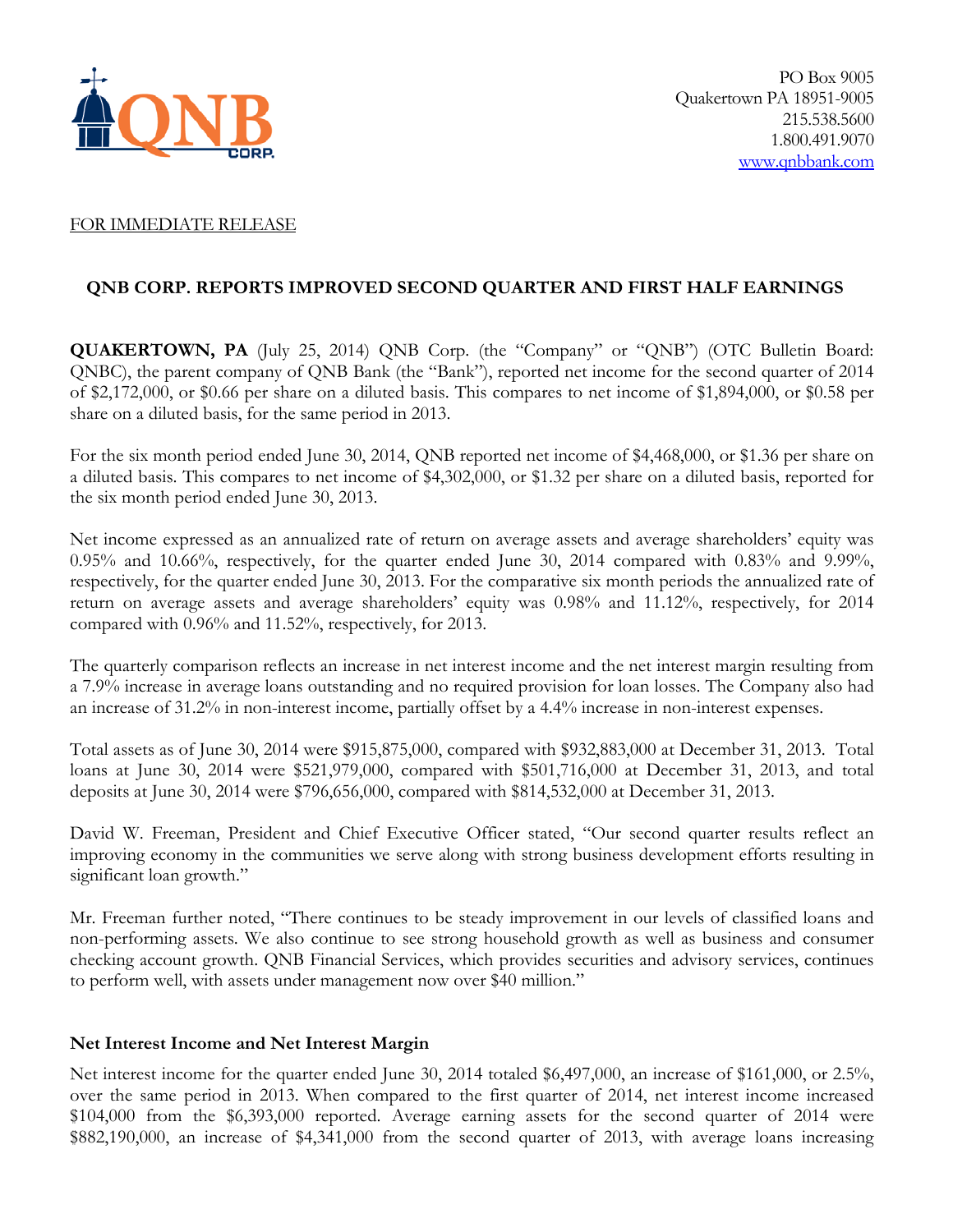## Page 2 of 5

\$38,046,000, or 7.9%, and average investment securities decreasing \$33,418,000, or 8.7%, over the same period. On the funding side, average deposits decreased slightly by \$1,129,000 to \$796,532,000 for the second quarter of 2014 with declines in money market and time deposit balances offsetting the growth occurring in average non-interest and interest-bearing checking accounts, municipal deposits and savings accounts.

Although the prolonged low interest rate environment has continued to exert pressure on asset yields as longer term assets reprice to lower interest rate levels while funding costs are near their implied floors, the change in the mix of earning assets with loans representing a larger proportion of earning assets has positively impacted the average yield on earning assets and the net interest margin. The net interest margin for the second quarter of 2014 was 3.18% compared to 3.12% for both the second quarter of 2013 and the first quarter of 2014. The average rate earned on earning assets declined 4 basis points from 3.71% for the second quarter of 2013 to 3.67% for the second quarter of 2014. When comparing the change in the yield on earning assets between the two second quarter periods, the yield on loans declined 28 basis points from 4.76% for the second quarter of 2013 to 4.48% for the second quarter of 2014 and the yield on investment securities increased six basis points from 2.47% for the second quarter of 2013 to 2.53% for the same 2014 quarter. In comparison, the interest rate paid on interest-bearing deposits declined by 7 basis points to 0.59% for the second quarter of 2014 compared to the second quarter of 2013. The cost of interest-bearing liabilities declined 10 basis points from 0.68% to 0.58% comparing the same time periods.

# **Asset Quality, Provision for Loan Loss and Allowance for Loan Loss**

QNB closely monitors the quality of its loan portfolio and considers many factors when performing a quarterly analysis of the appropriateness of the allowance for loan losses and calculating the required provision for loan losses. This analysis considers a number of relevant factors including: specific impairment reserves, historical loan loss experience, general economic conditions, levels of and trends in delinquent and non-performing loans, levels of classified loans, trends in the growth rate of loans and concentrations of credit.

Based on this analysis, QNB recorded no provision for loan losses in the first or second quarter of 2014 and \$100,000 was recorded in the second quarter of 2013. QNB's allowance for loan losses of \$8,900,000 represents 1.71% of total loans at June 30, 2014 compared to an allowance for loan losses of \$8,925,000, or 1.78% of total loans, at December 31, 2013 and \$9,431,000, or 1.93% of total loans, at June 30, 2013. Net loan recoveries were \$81,000 for the second quarter of 2014 compared with net charge-offs of \$20,000 for the second quarter of 2013. For the six month periods ended June 30, 2014 and 2013 net loan charge-offs were \$25,000 and \$441,000, respectively.

Asset quality has continued the trend of steady improvement over the past year with total non-performing assets of \$19,799,000 at June 30, 2014 compared with \$20,308,000 as of December 31, 2013 and \$25,191,000 as of June 30, 2013. Included in this classification are non-performing loans, other real estate owned (OREO) and repossessed assets, and non-performing pooled trust preferred securities. Total non-performing loans, which represent loans on non-accrual status, loans past due 90 days or more and still accruing interest and restructured loans were \$14,573,000, or 2.79% of total loans, at June 30, 2014 compared with \$15,414,000, or 3.07% of total loans, at December 31, 2013 and \$22,037,000, or 4.50% of total loans, at June 30, 2013. In cases where there is a collateral shortfall on non-accrual loans, specific impairment reserves have been established based on updated collateral values even if the borrower continues to pay in accordance with the terms of the agreement. Of the total amount of non-accrual loans at June 30, 2014, \$7,827,000, or approximately 62% of the loans classified as non-accrual, are current or past due less than 30 days as of the end of the quarter. In addition to the marked improvement in total non-performing loans when comparing the second quarter of 2014 with the same quarter of the prior year, loans classified as substandard or doubtful, which includes nonperforming loans, continues to improve. At June 30, 2014 substandard or doubtful loans totaled \$35,427,000, a reduction of \$6,751,000, or 16.0%, from the \$42,178,000 reported as of June 30, 2013.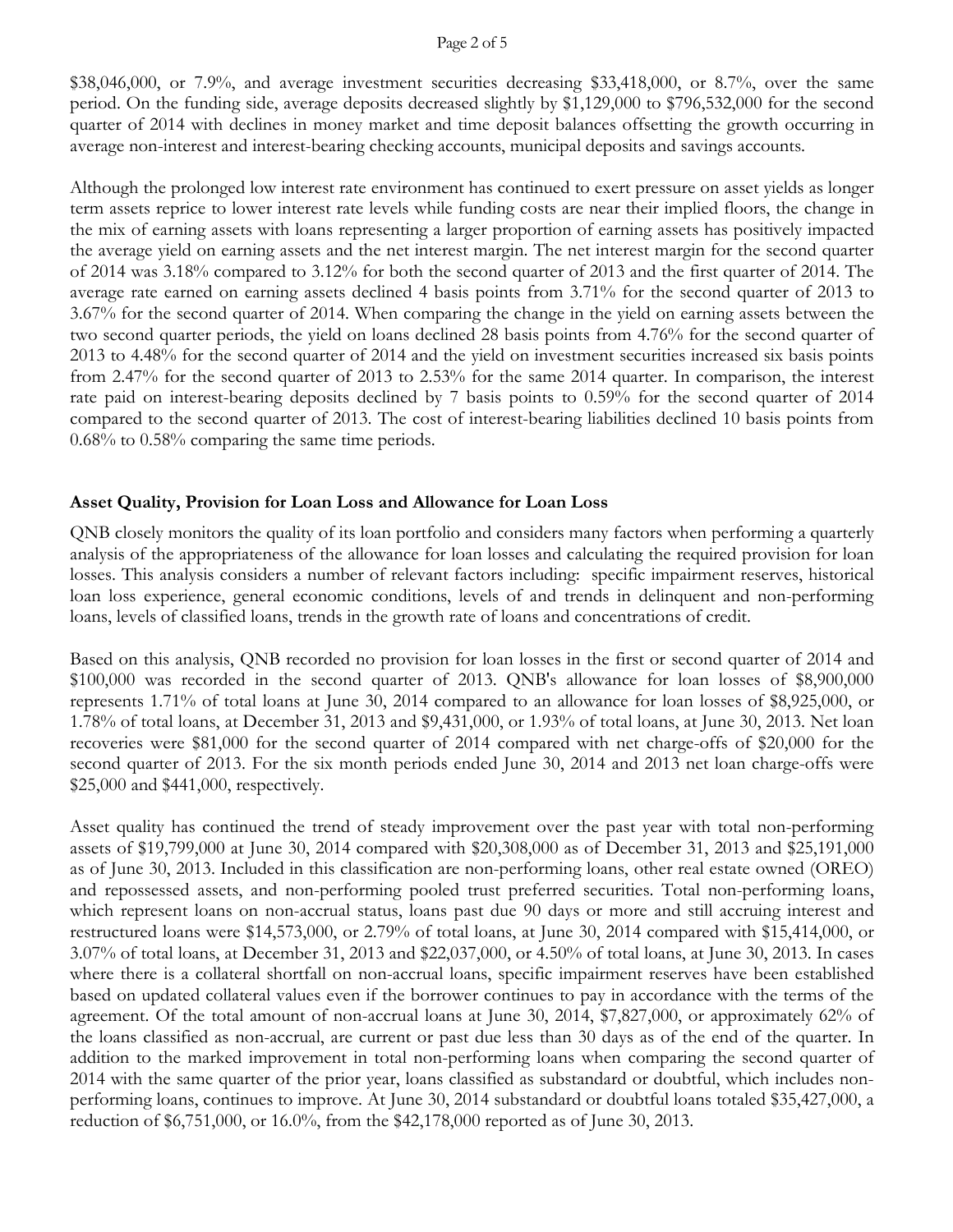#### Page 3 of 5

QNB had other real estate owned and other repossessed assets of \$2,833,000 as of June 30, 2014 compared with \$1,063,000 at June 30, 2013. Included in the June 30, 2014 amount is one property with a fair value of \$2,325,000 that is under an agreement of sale and is anticipated to close during the third quarter of 2014. Nonaccrual pooled trust preferred securities are carried at fair value which was \$2,393,000, \$2,069,000, and \$2,091,000 at June 30, 2014, December 31, 2013 and June 30, 2013, respectively. The increase in the carrying value of these securities reflects an improvement in their fair value and not additional security purchases.

#### **Non-Interest Income**

Total non-interest income was \$1,625,000 for the second quarter of 2014, an increase of \$386,000 compared with the same period in 2013. Net gains on investment securities accounts for \$192,000 of the total increase in non-interest income compared to the second quarter of 2013. QNB recorded \$285,000 of net gains on investment securities during the second quarter of 2014 which were primarily realized on the sale of equity securities. This compares to net gains of \$93,000 recognized in the second quarter of 2013, which included a \$43,000 other-than-temporary impairment charge recorded on an equity security. Net gains on trading activity contributed \$93,000 to non-interest income during the second quarter of 2014 and represents realized and unrealized gains and losses, net of expenses, on the municipal bond trading account portfolio that was started during the first quarter of 2014. In addition, fees for services to customers increased \$41,000 from the comparable quarter of 2013 largely due to fees associated with an increased level of overdrafts. Continued growth in QNB Financial Services resulted in an additional \$27,000 in retail brokerage and advisory income when comparing the two quarters. Net gains on the sale of residential mortgage loans for the second quarter of 2014 were \$44,000 less than the second quarter of the prior year. An increase in mid-term and long-term treasury rates beginning in mid-2013 were a key contributor to the slowdown in residential mortgage loan activity and in particular mortgage refinancing activity.

## **Non-Interest Expense**

Total non-interest expense was \$5,314,000 for the second quarter of 2014, an increase of \$223,000, or 4.4%, compared to \$5,091,000 for the second quarter of 2013. Salaries and benefits expense increased \$163,000, or 6.1%, when comparing the two quarters with the majority of this increase, \$102,000, related to benefits expense. Medical costs comprised the largest portion of the benefits increase when comparing the quarters. The remaining \$61,000 increase in salary and benefits costs reflects a \$41,000 accrual for 2014 incentive compensation. Net occupancy as well as furniture and fixtures expense increased \$30,000, or 3.6%. The majority of this increase relates to higher building repairs and maintenance expenses as well as an increase in equipment maintenance costs.

## **About the Company**

QNB Corp. is the holding company for QNB Bank, which is headquartered in Quakertown, Pennsylvania. QNB Bank currently operates eleven branches in Bucks, Montgomery and Lehigh Counties and offers commercial and retail banking services in the communities it serves. In addition, the Company provides securities and advisory services under the name of QNB Financial Services through Investment Professionals, Inc., a registered Broker/Dealer and Registered Investment Advisor, and title insurance as a member of Laurel Abstract Company LLC. More information about QNB Corp. and QNB Bank is available at www.qnbbank.com.

#### **Forward Looking Statement**

This press release may contain forward-looking statements as defined in the Private Securities Litigation Act of 1995. Actual results and trends could differ materially from those set forth in such statements due to various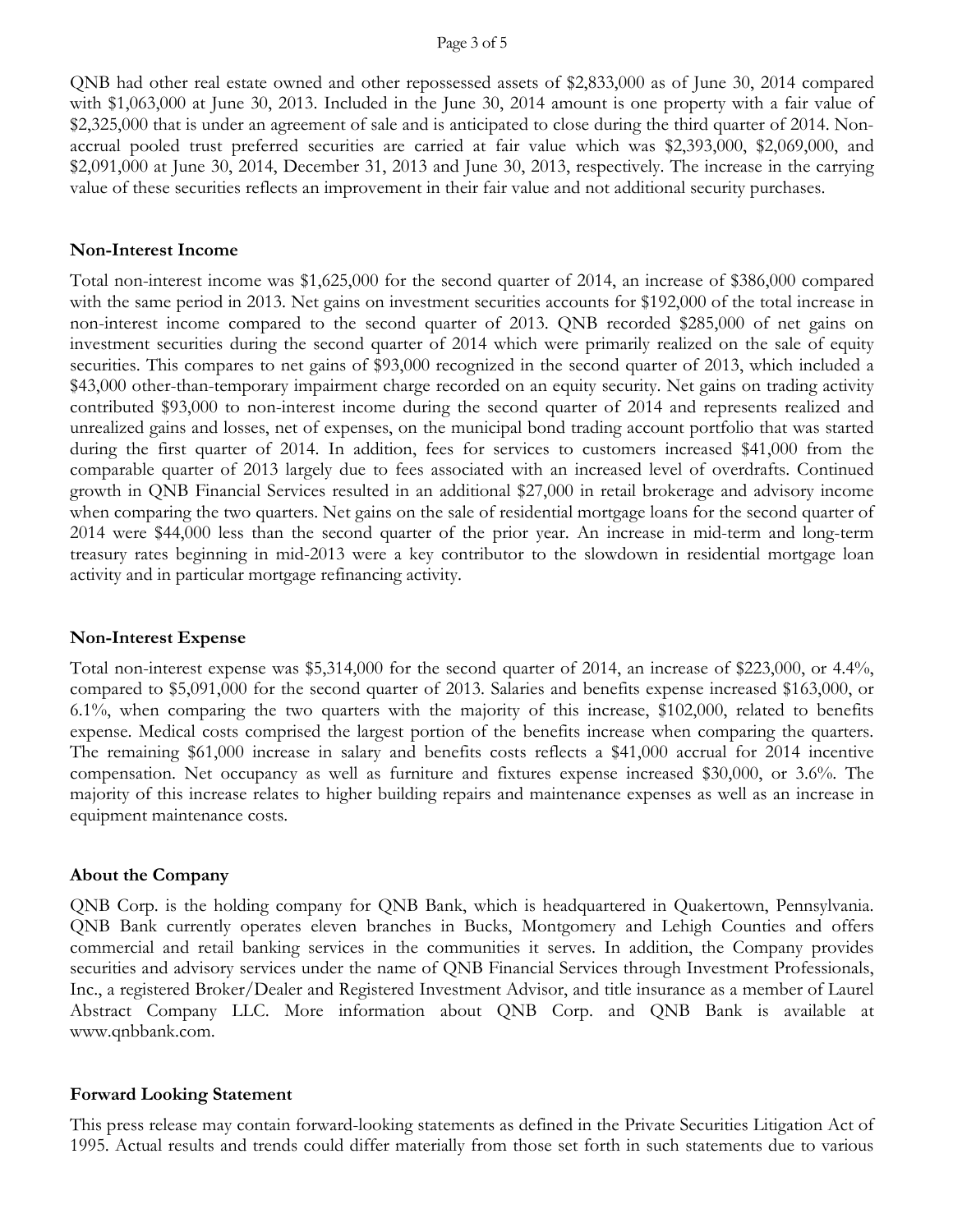#### Page 4 of 5

factors. Such factors include the possibility that increased demand or prices for the Company's financial services and products may not occur, changing economic and competitive conditions, technological developments, and other risks and uncertainties, including those detailed in the Company's filings with the Securities and Exchange Commission, including "Item lA. Risk Factors," set forth in the Company's Annual Report on Form 10-K for the fiscal year ended December 31, 2013. You should not place undue reliance on any forward-looking statements. These statements speak only as of the date of this press release, even if subsequently made available by the Company on its website or otherwise. The Company undertakes no obligation to update or revise these statements to reflect events or circumstances occurring after the date of this press release.

## **QNB Corp. Consolidated Selected Financial Data (unaudited)**

**(Dollars in thousands)**

| <b>Balance Sheet (Period End)</b>                         | 6/30/14      | 3/31/14      | 12/31/13     | 9/30/13      | 6/30/13      |
|-----------------------------------------------------------|--------------|--------------|--------------|--------------|--------------|
| Assets                                                    | \$915,875    | \$934,092    | \$932,883    | \$939,115    | \$910,829    |
| Investment securities                                     |              |              |              |              |              |
| Trading                                                   | 4,531        | 4,485        |              |              |              |
| Available-for-sale                                        | 344,277      | 359,452      | 388,670      | 407,248      | 380,364      |
| Held-to-maturity                                          | 146          | 146          | 146          | 146          | 146          |
| Loans receivable                                          | 521,979      | 521,856      | 501,716      | 487,537      | 489,215      |
| Allowance for loan losses                                 | (8,900)      | (8, 819)     | (8,925)      | (8,995)      | (9, 431)     |
| Net loans                                                 | 513,079      | 513,037      | 492,791      | 478,542      | 479,784      |
| Deposits                                                  | 796,656      | 814,234      | 814,532      | 827,952      | 795,913      |
| Demand, non-interest bearing                              | 83,278       | 80,029       | 75,987       | 75,123       | 74,682       |
| Interest-bearing demand, money market and savings         | 471,486      | 495,134      | 499,000      | 508,770      | 468,058      |
| Time                                                      | 241,892      | 239,071      | 239,545      | 244,059      | 253,173      |
| Short-term borrowings                                     | 34,100       | 32,935       | 35,156       | 28,058       | 32,851       |
| Long-term debt                                            |              | 5,000        | 5,000        | 5,000        | 5,282        |
| Shareholders' equity                                      | 82,631       | 79,010       | 75,625       | 75,743       | 74,236       |
| <b>Asset Quality Data (Period End)</b>                    |              |              |              |              |              |
| Non-accrual loans                                         | \$<br>12,573 | 12,824<br>\$ | 13,453<br>S  | 15,329<br>S  | 17,301<br>\$ |
| Loans past due 90 days or more and still accruing         | 84           |              | 1            |              | 442          |
| Restructured loans                                        | 1,916        | 1,936        | 1,960        | 4,246        | 4,294        |
| Non-performing loans                                      | 14,573       | 14,760       | 15,414       | 19,575       | 22,037       |
| Other real estate owned and repossessed assets            | 2,833        | 2,825        | 2,825        | 1,645        | 1,063        |
| Non-accrual pooled trust preferred securities             | 2,393        | 2,238        | 2,069        | 2,169        | 2,091        |
| Non-performing assets                                     | 19,799       | 19,823<br>\$ | 20,308<br>\$ | \$<br>23,389 | 25,191<br>\$ |
| Allowance for loan losses                                 | 8,900<br>\$  | \$ 8,819     | 8,925<br>\$  | 8,995<br>\$  | \$<br>9,431  |
| Non-performing loans / Loans excluding held-for-sale      | 2.79%        | 2.83%        | $3.07\%$     | 4.01%        | 4.50%        |
| Non-performing assets / Assets                            | 2.16%        | 2.12%        | 2.18%        | 2.49%        | 2.77%        |
| Allowance for loan losses / Loans excluding held-for-sale | 1.71%        | 1.69%        | 1.78%        | 1.85%        | 1.93%        |